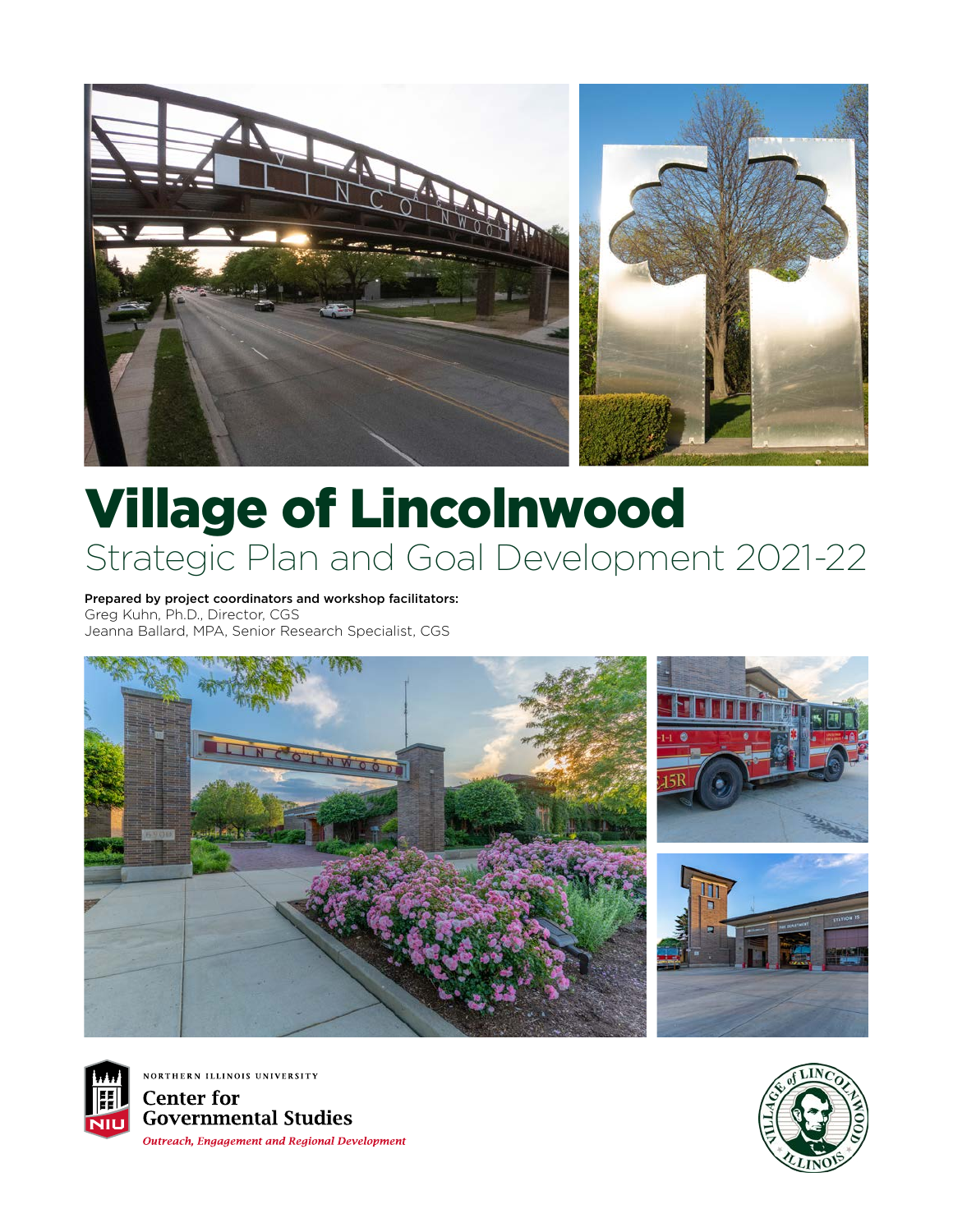## Table of **Contents**

| Introduction/Icebreaker Exercise - Describing the Village and Future Visioning  5 |
|-----------------------------------------------------------------------------------|
|                                                                                   |
|                                                                                   |
|                                                                                   |
|                                                                                   |
|                                                                                   |
|                                                                                   |
|                                                                                   |
|                                                                                   |
| Similarities and Differences in Focus Group Data - Comparing 2020 to 2021  19     |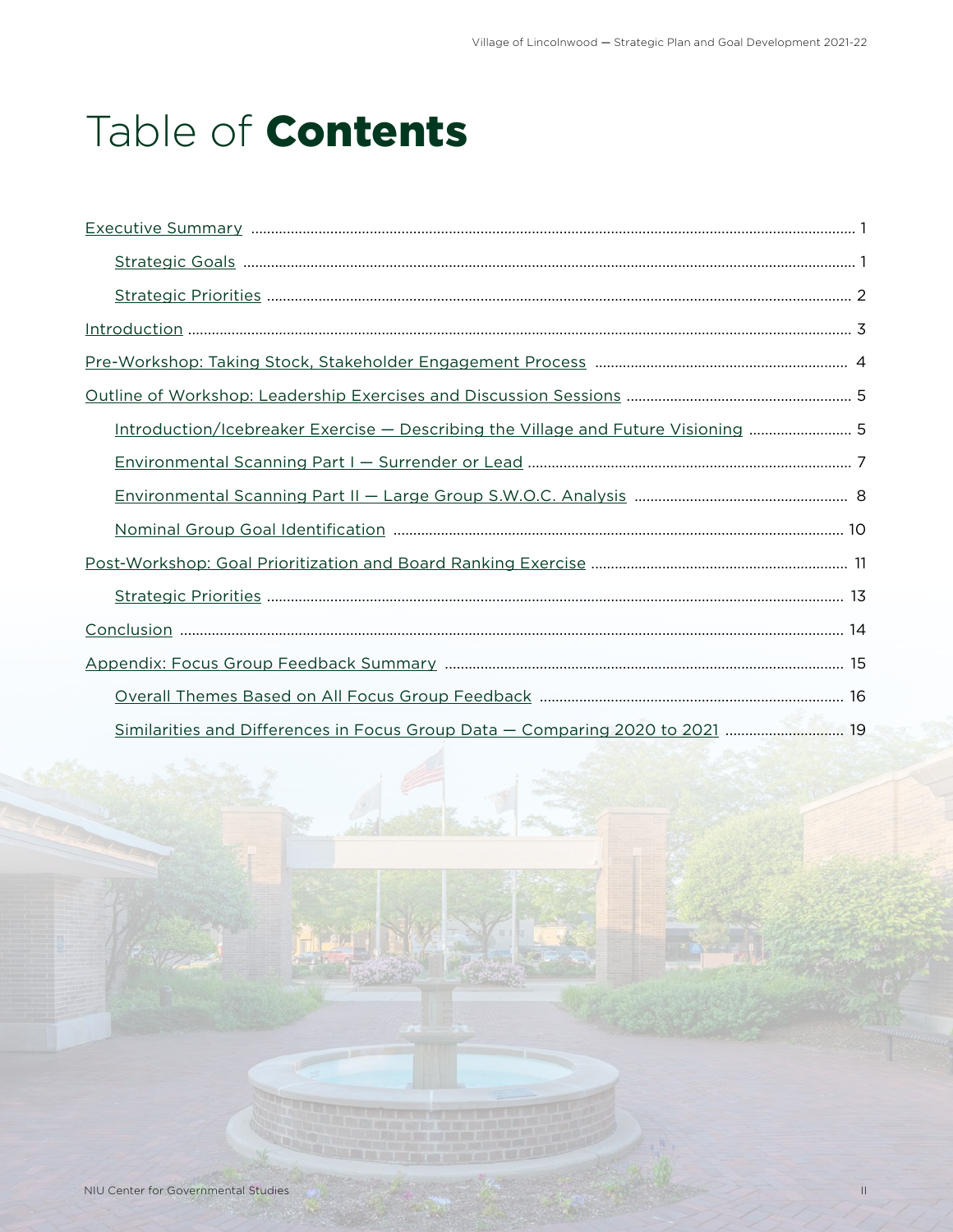## <span id="page-2-0"></span>**Executive** Summary

Strategic planning helps guide an organization's future more effectively than making decisions issue by issue. The Village of Lincolnwood ("the Village") engaged the Center for Governmental Studies (CGS) at Northern Illinois University (NIU) to facilitate a strategic planning workshop with board and senior staff members in October 2021. It is important to note that the Village started the strategic planning process in spring 2020 but made the decision to postpone the process due to the impact of COVID-19. Prior to delaying the process, six focus groups were conducted (please see Appendix to review the comparison between the 2020 and 2021 focus group feedback). The process resumed in fall of 2021 and the Village re-engaged CGS to complete the strategic planning process. Prior to the two half-day strategic planning workshops in October 2021, three focus groups were conducted virtually in August 2021 with residents, intergovernmental/civic organizations, and the business community to gather input on the Village's future vision and goals.

With the focus groups as a starting point for discussions, the strategic planning workshops provided a positive atmosphere for the board and senior staff members to collaboratively review and develop a vision for the Village's future. Ultimately, workshop participants created strategic goals focusing on where the Village wants to go as an organization and community in both the short- and longterm. As was discussed and reviewed during the workshops, executive-level strategic planning sessions are a staple of good governance and leadership for progressive organizations and are recommended every other year.

### Strategic Goals

After a series of environmental scanning discussions regarding the Village's visions for the future, current strengths, weaknesses, opportunities, and challenges, participants were asked to identify short- and long-term goals. Upon completion of an updated list of goals, participants were then asked to classify each goal according to a matrix model of time and complexity. Agreed upon criteria were used to classify a goal as short- or long-term and as complex or routine (please see full report for defined criteria).

After the strategic planning workshop retreat, the Village Board was asked to delineate, via an online ranking exercise, which goals should be given the highest priority. In total, the group developed six short-term routine goals, eleven short-term complex goals, four long-term routine goals and twelve long-term complex goals. The *top three goals* from each category are offered as a process "snapshot" representing the most important strategic goals or priority areas for the board and staff to address in the months and years ahead (see below). For a full review and appreciation of all the strategic goals developed, discussed, and ranked, please refer to the full report.

### Short-term Routine

- Define and promote a "Service First" culture to transform the organizational culture of the Village and enhance the Village's customer service experience.
- Undertake community development improvements to enhance customer service and streamline efficiencies.
- Develop a financial forecast plan for Village revenue and expenses.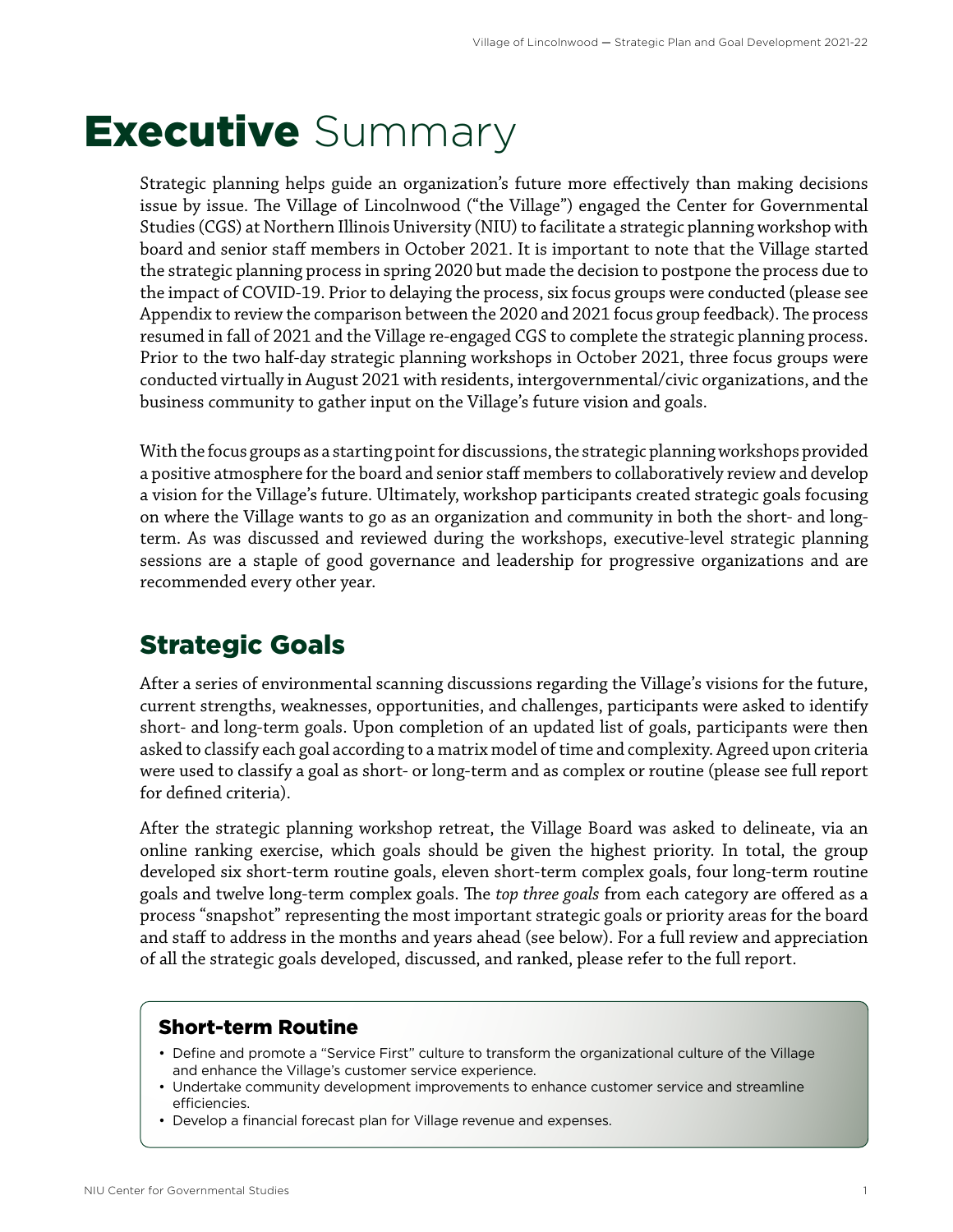### <span id="page-3-0"></span>Short-term Complex

- Replace land and license building permit software.
- Complete the Lincolnwood Town Center Concept Plan and identify a purchaser.
- Develop and implement a plan to identify a hotel to be located at 1860.

### Long-term Routine

- Implement the financial forecast plan for Village revenue and expenses.
- Transform the Village's organizational culture to one of Service First through development and implementation of a "Service First" training program and onboarding protocols for new staff along with periodic audits and review of programs.
- Identify, coordinate, and construct a new location for Parks and Recreation Department.

### Long-term Complex

- Identify strategies to redevelop the Lincolnwood Town Center Mall.
- Develop sites adjacent to District 1860 to attract visitors, businesses, and residents to the Village.
- Identify strategies to have the Northeast Industrial District (NEID) redevelopment well underway.

### Strategic Priorities

Ultimately, five key strategic priority areas were identified as an outcome of the process highlighting activities and initiatives that the Village should focus on in both the short- and long-term. The strategic priority areas identified as a result of the strategic planning process are illustrated below (in no particular order).

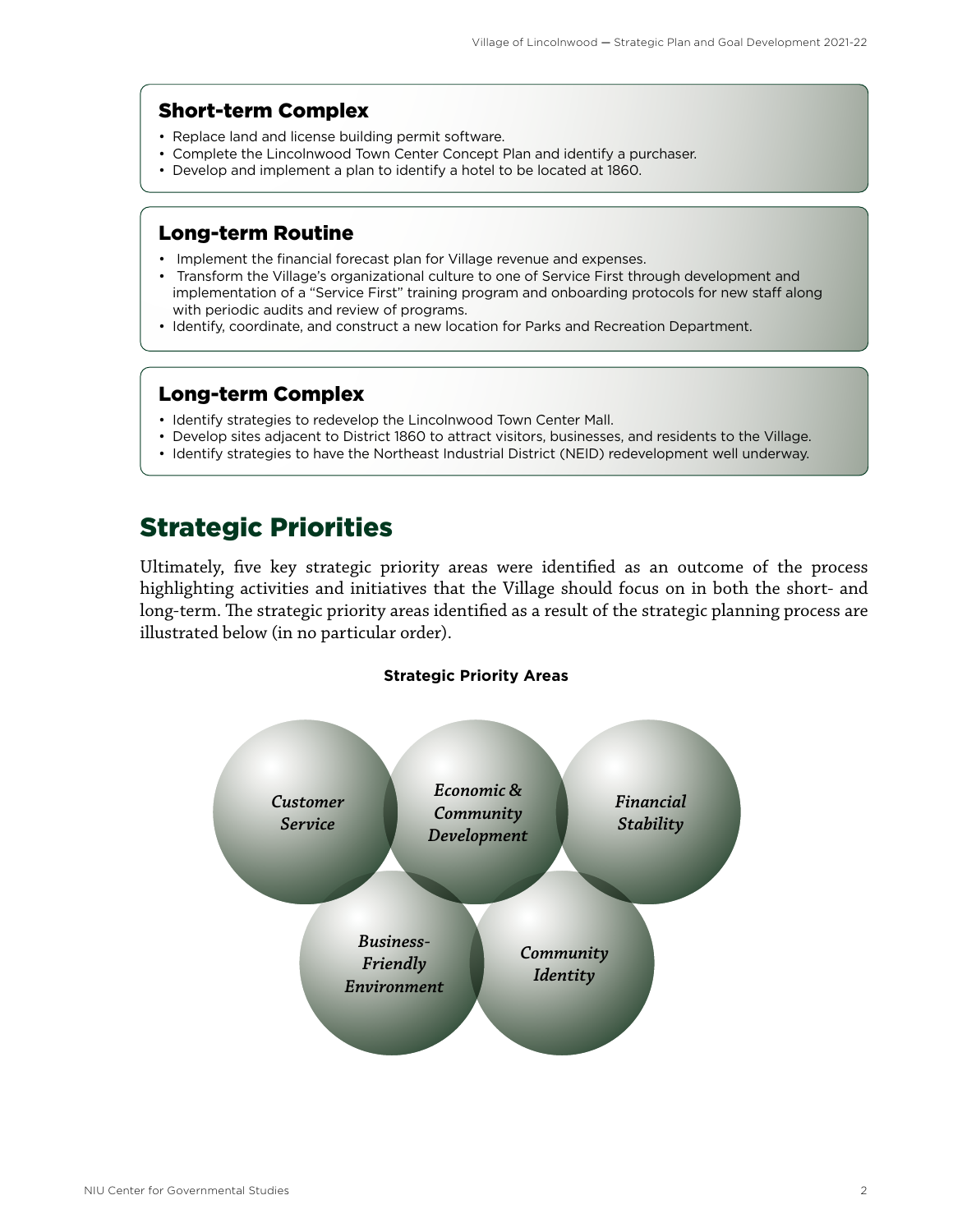## <span id="page-4-0"></span>Introduction

As an organization, the Village has placed itself among the special class of entities that have made a commitment to formalized strategic planning and goal setting exercises (Figure 1). As Village leaders are aware, strategic planning is not a new phenomenon for progressive communities and government agencies. Policymaking boards and staff in both private and public organizations recognize the value of such processes. This important work will serve the Village of Lincolnwood and the community well into the coming years. The board and senior staff members gathered in October 2021 to discuss the Village's vision, important policies, key topics, and issue areas, and to develop goals to ultimately establish a future direction for the Village. The strategic planning workshops provided a positive atmosphere to set aside time to methodically, strategically, determine where the Village wants to go as an organization. As was shared with the board and senior staff members at the conclusion of the workshops, the Village should resist the temptation to rearrange priorities as the fiscal year moves along. It is important to adhere to the results of the board's and senior staff members' efforts throughout this process and the Village's budgeting process.

Keep in mind that the judicious use of the Village's limited resources (including financial resources and professional staff time) will be the key to good results. These high standards can place a strain on the organization, as excellence requires adequate staff time, expertise, and resources. In the end, quality policies and quality implementation equate to tough choices in setting priorities and allocating resources. Only a limited number of goals and objectives can be effectively managed and implemented at any given time. In a very realistic sense, clear and stable priorities must be maintained if the Village desires to stretch its resources as far as they can go.



*Model generally represents the steps the are taken for this type of initiative. \*Model generally represents the steps that are taken for this type of initiative.*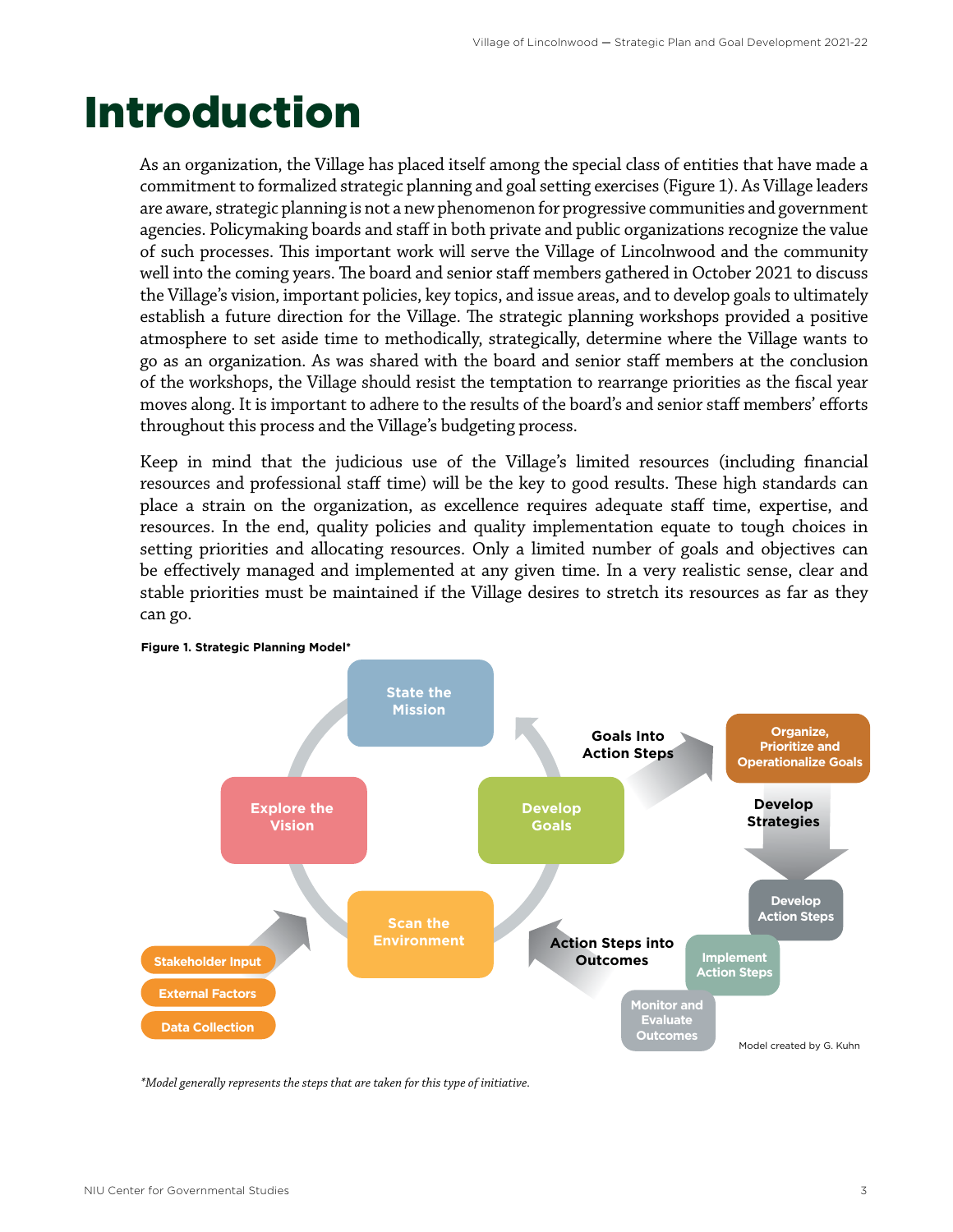## <span id="page-5-0"></span>Pre-Workshop:

### Taking Stock, Stakeholder Engagement Process

Stakeholder engagement is an important pre-workshop component designed to help ground the environmental scanning portion of the process. Listening is vital to planning, and these steps help the organization "take stock" and understand current Village policies and operational perspectives, perceptions, and preferences. In August 2021, three focus groups were conducted virtually with the Village's residents, intergovernmental/civic organizations, and business community.

The focus group sessions were designed to serve as a primer for the strategic planning process. The information presented next in summation was shared at the workshops and added *exploratory* and *thematic information* for the Board and Senior Leadership Team to consider. As a result of the focus group sessions' responses and feedback, the facilitators identified six overarching themes, presented in no particular order (Figure 2). The themes represent important topic areas that the Village leadership and board were asked to consider as they went through the workshop exercises and developed short- and long-term goals. Therefore, it is not unusual to see alignment between the focus group themes and the priority areas identified as part of the entirety of the process. Please see [Appendix](#page-16-0) for a full summary of all focus group questions and aggregated responses for each theme.

#### **Figure 2. Aggregated Focus Group Identified Themes**

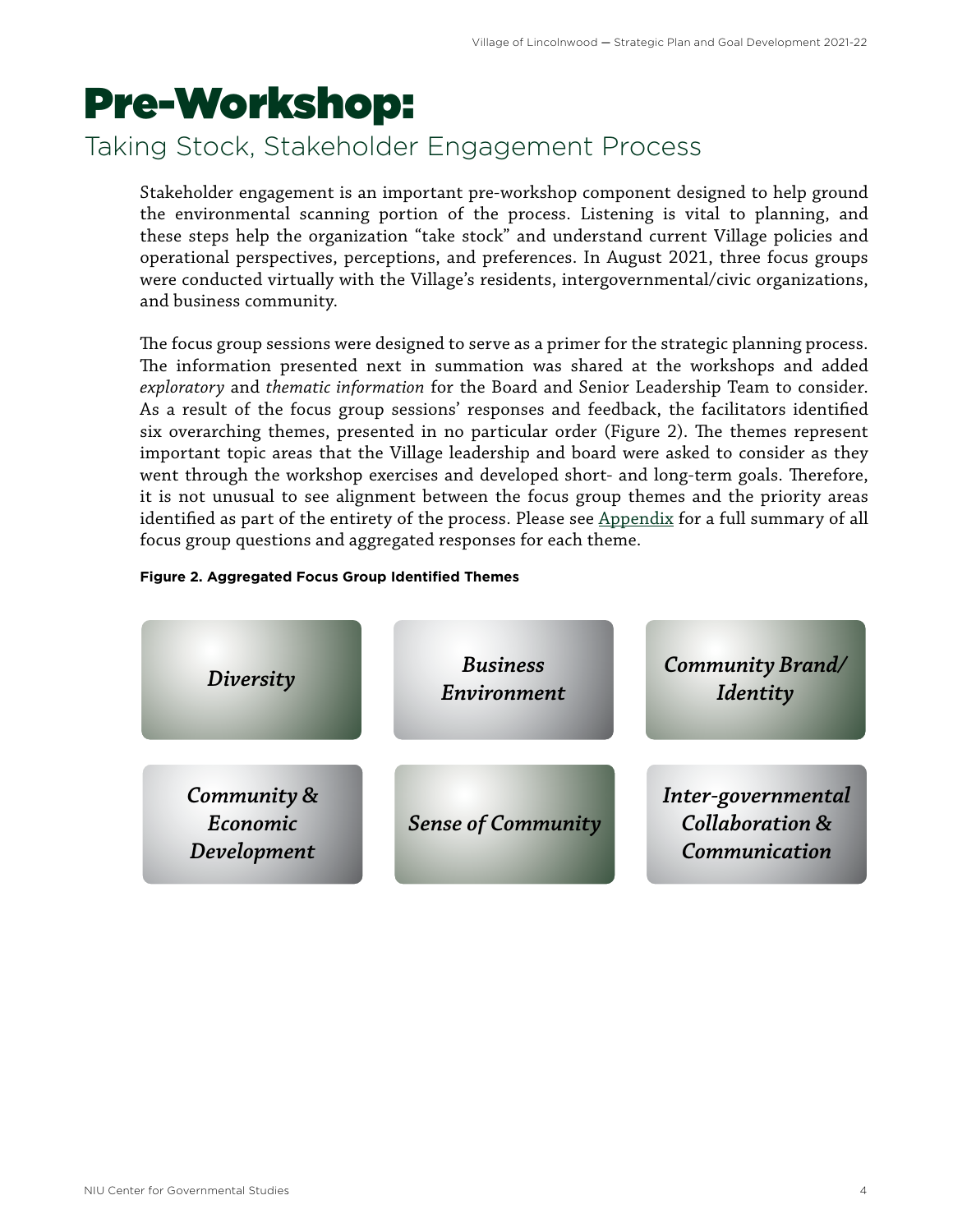# <span id="page-6-0"></span>Outline Of Workshop:

Leadership Exercises and Discussion Sessions

All of the discussion sessions used in the planning effort employed approaches that were highly participative and interactive. The process was informed by the environmental scanning components and the identified strengths, weaknesses, opportunities, and challenges for the Village. The workshop facilitators utilized a group discussion approach called *'Nominal Group Technique'* where the facilitator assured that participants had equal opportunities to speak and share opinions. During the workshop sessions, individuals had the opportunity to generate and share their ideas, as well as participate in group activities allowing them to weigh alternatives and refine their thinking through dialogue. As ideas were shared and debated, the group worked steadily toward a consensus regarding organizational values, purpose, future directions, and priorities.

### Introduction/Icebreaker Exercise

Describing The Village and Future Visioning

Participants engaged in introductory/ice breaker exercises designed to stimulate conversation by providing a few key words to describe the Village. The board and senior staff also participated in a visioning exercise to describe the desired future direction and condition of the Village by answering the following visioning question: "In 10-15 years, when I return to the Village of Lincolnwood, what do I hope to see, or think I will see, with regard to the Village and its activities?" Participants were asked to think about their ideas ahead of time and then be ready to share them with the group during the first session of the workshop. This was a brainstorming exercise – all ideas about the Village's future were encouraged and shared. No evaluative or judgmental debate was permitted during this session. Below is a summary of those answers.

### cation Special Place Neighborly Family-oriented Dynamic Familiarity Small Community America's Home of lou's Close-knit Home Amay From tousing Options

### **Words Used to Describe the Village of Lincolnwood: Word Cloud**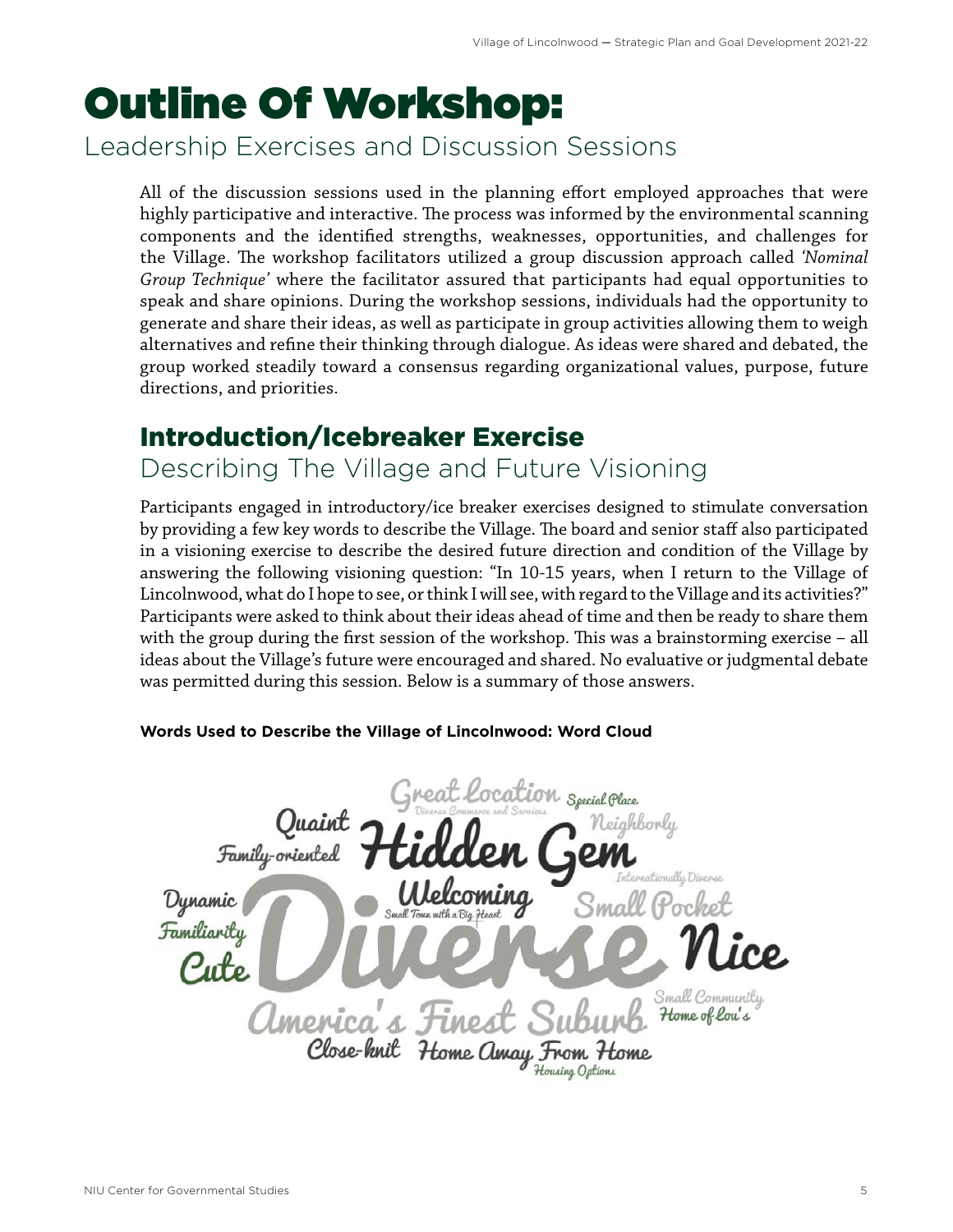### Exploration of the Village of Lincolnwood's Desired Future Condition: Visions of the Future

#### Visions of the Future

#### *Board Responses*

More walkable community and sidewalk connectivity that leads to destinations.

More visible/exciting place, bustling downtown at the Mall site.

More amenities/attractions to bring people into the community, more culture and entertainment options, enhance regional connectivity to draw people in – become a destination.

Better utilize Lincoln Avenue – make it a focal point.

More vitality – people want to be here. Some sort of attraction to draw visitors (e.g., museum) – for all ages.

More youth activities to attract families.

Have the same core values – family, housing, trees/environment, and more development.

Enhanced connectivity across the community – multi-modal with multiple attractions. Public transportation to Chicago and around town.

More people being accepting of each other.

"We are on the way."

#### *Staff Responses*

More development and growth in the built environment but the family and residential community still prospering among the changes.

Walkable downtown created/central destination.

Pratt, Lincoln, Crawford – maximize on the opportunities for redevelopment – vacant buildings and land parcels – residential and commercial, more multi-family residential options – broad range of housing for all stages of life.

Planning for the future – in the middle of these plans, focused on hiring a diverse/quality workforce – be the place people want to work. Proactive culture – attract and retain residents and staff.

**Police:** Use of more technology to enhance efficiency and make things more available to the community, and slower traffic. Body cameras integrated into record management. Use of technology for reporting – automatic integration with police authentication.

**Public Works:** Community invested in itself – streetscaping, infrastructure, transportation to attract businesses and residents, pave gravel alleys to mitigate stormwater issues and maintenance. Embrace technology – use GIS to track assets and enhance efficiency, alternative fuel sources – more environmentally friendly.

Finance: Downtown district (Lincoln/Pratt) close proximity to Village Hall - row of shops, restaurants, people walking around. Diversify businesses – investing in technology, front counter is a one-stop shop (pay for permits, bills, etc.) – process improvement and customer service, maintain staff for one-onone interaction with online payment options.

**Community Development:** Sustaining strong housing stock. More emphasis on commercial development into a series of things rather than individual – more unified approach to the corridors to enhance connection, safety, unity, etc. Become more business-friendly – through policy make things easier to reach the vision.

**Fire:** More of a non-emergency response (community paramedics – home checks) – less transportation to the hospital and more focus on home health, more use of social workers on staff, use of technology to put out fires, e.g., non-lethal grenade. Most buildings with sprinkler systems – less emphasis on fire – maybe medical services department.

**Parks & Recreation:** State of the art amenities – entertainment venue, recreation center, expansion of outdoor parks and recreation, diversified programming, e.g., mental health to support other services – police/fire/public works.

**Administration:** Mall redeveloped, 1860 development completed, continue to do more with same or less – need to leverage resources, live-time information sharing, changes in staffing structure – remote work, balance between human resources and technology. Technology integrated in all functions. EMS Department with nurses on staff instead of the Fire Department. Village workforce more representative of the community. Second floor on Village buildings to enhance space.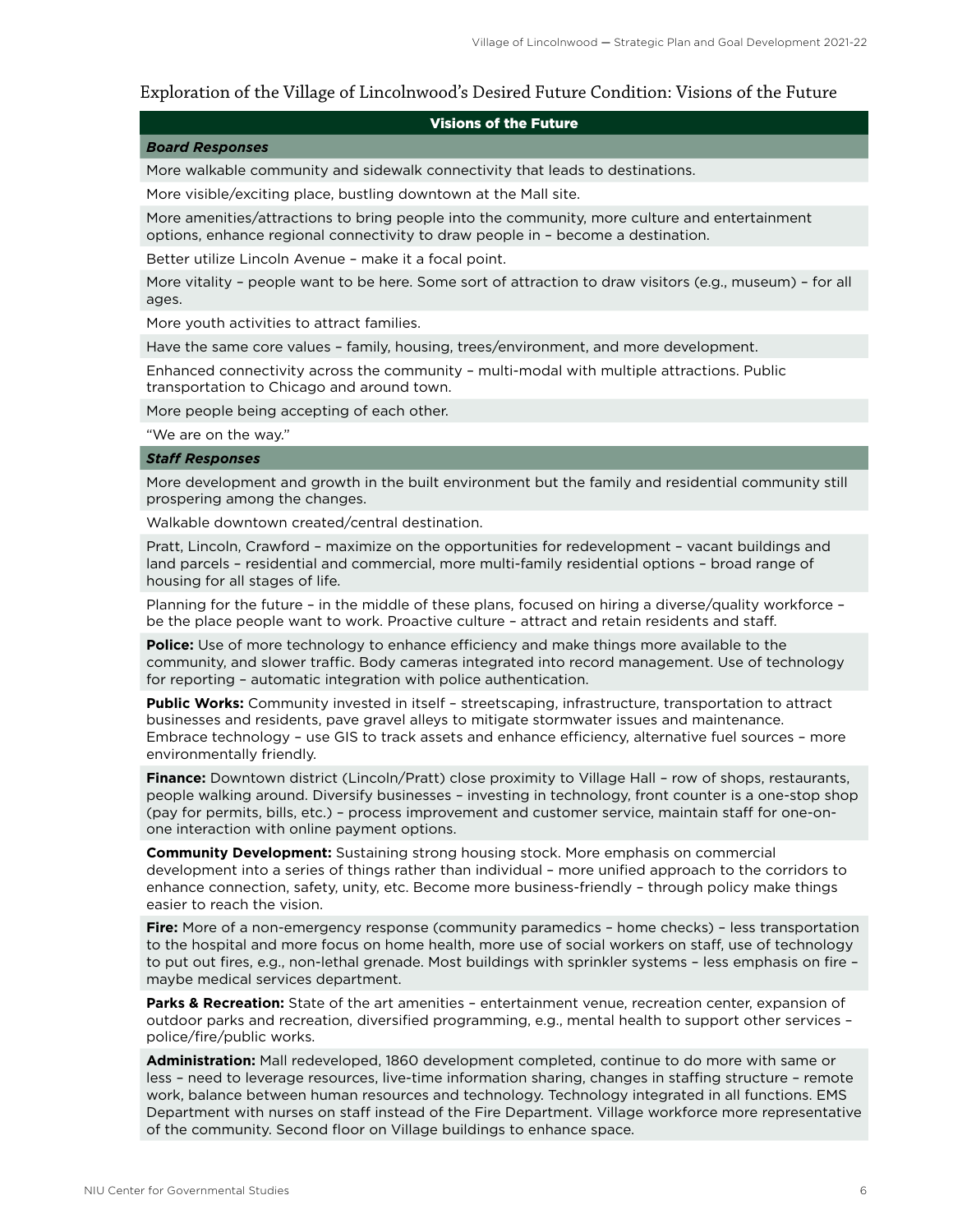### <span id="page-8-0"></span>Environmental Scanning Part I

Surrender or Lead

Participants were introduced to a leadership exercise entitled "Surrender or Lead." They were asked, in small groups, to respond to a series of structured questions designed to initiate discussion and reveal hopes, perspectives, challenges, opportunities, and possible barriers based on the collective view of each participant's group. The group's responses were recorded and are reported below. The **bolded** and underlined sections are key phrases that the group provided in response to the exercise's open questions and prompts.

### **Group #1**

- 1. We want to **have growth and development**, **but have vocal opposition and need to find a balance**.
- 2. The two most important things to focus on are **infrastructure** and **business development** because **these are the future**.
- 3. If it weren't for **lack of funding**, we would have **better facilities to support the community**.
- 4. We need to finally **break ground on the purple hotel site**.
- 5. **A unified board** will have the biggest impact on the Village in the coming 2-3 years.

### **Group #2**

- 1. We want to be **business friendly**, but **we receive resident opposition**.
- 2. The most important things to focus on are **being pedestrian-friendly, infrastructure** and **attracting businesses** because of **the need for quality of life enhancement**.
- 3. If it weren't for **limited revenue**, we would **resolve flooding issues**.
- 4. We need to finally **establish Lincoln Avenue as "Main Street."**
- 5. **Clearly defining permitting/zoning expectations for prospective businesses** will have the biggest impact on the Village in the coming 2-3 years.

### **Group #3**

- 1. We want to be **diverse**, but **integrate and include everyone in the community**.
- 2. The two most important things to focus on are **access** and **service** because **without access and service we wouldn't be a community**.
- 3. If it weren't for **objections**, we would have **no audience**.
- 4. We need to finally **define our plan (identity)**.
- 5. **Commercial development** will have the biggest impact on the Village in the coming 2-3 years.

### **Group #4**

- 1. We want to **fund all projects and address all needs of the community (infrastructure, technology, development)**, but **are financially constrained**.
- 2. The two most important things to focus on are **financial stability** and **a diverse and represented community** because **it will allow us to move into the future and achieve goals**.
- 3. If it weren't for **cyclical uncertainty**, we would **be able to achieve our desired goals more quickly**.
- 4. We need to finally **move ahead to the 21st Century**.
- 5. **District 1860** will have the biggest impact on the Village in the coming 2-3 years.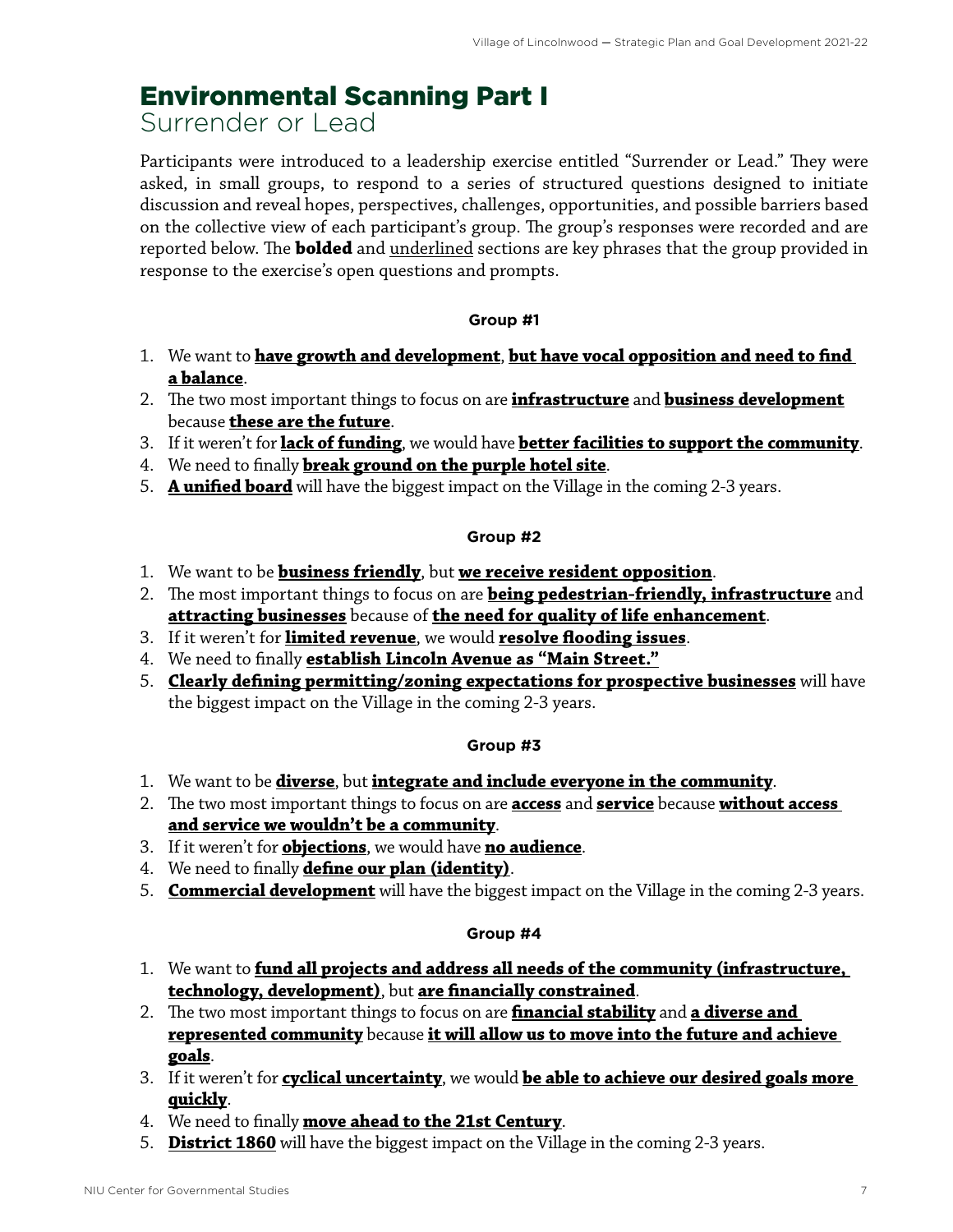### <span id="page-9-0"></span>Environmental Scanning Part II

Large Group S.W.O.C. Analysis

The next step of the strategic planning workshop involved reviewing and accounting for the internal and external factors present in the environment that can potentially influence the success of the Village, both negatively and positively. Given the exploratory statements and challenges raised in the Surrender or Lead exercise, participants were then asked to identify what constraints and practical difficulties are likely to be encountered that will make it challenging to achieve the desired future state. These elements included both internal and external factors, conditions, trends, regulations, agencies, resources, etc. Furthermore, participants were asked to identify the organization's **strengths (S)** and **weaknesses (W)**. In what areas does the Village regularly excel, and in what areas are there difficulties or shortcomings in terms of expertise, resources, training, etc.? What **opportunities (O)** are on the horizon that can be used to the Village's advantage? Conversely, what **challenges (C)** lie ahead that would be obstacles or hindrances? Those answers are captured next.

| <b>STRENGTHS</b>                                                                                                                                                                                                                                                                                                                                                                                                                | <b>WEAKNESSES</b>                                                                                                                                                                                                                                                                                                                                                                                                                                                                                                                         |
|---------------------------------------------------------------------------------------------------------------------------------------------------------------------------------------------------------------------------------------------------------------------------------------------------------------------------------------------------------------------------------------------------------------------------------|-------------------------------------------------------------------------------------------------------------------------------------------------------------------------------------------------------------------------------------------------------------------------------------------------------------------------------------------------------------------------------------------------------------------------------------------------------------------------------------------------------------------------------------------|
| • Location<br>• Schools<br>• Parks/recreation<br>$\cdot$ Pool<br>• Our Village staff<br>$\cdot$ Tax base<br>• Excellent restaurants<br>• Library<br>• Touhy corridor/traffic<br>• Culturally diverse<br>• Diversity<br>• Population supportive of environmental<br>initiatives<br>• Talent of both elected officials and staff<br>• Community pride<br>• Vocal community<br>• Fire and police<br>• Village Board<br>• Foresight | • Size<br>• Access to transit<br>• School system<br>• Hidden<br>• Lack of downtown<br>• Lack of indoor recreation center<br>• Government facilities — age, space,<br>maintenance, etc.<br>• Lincolnwood history<br>• Lack of clear identity<br>• Infrastructure<br>• Maintenance<br>• Facilities<br>• Lack of complete capital program<br>• Environmental policy<br>• Limited options for businesses<br>• Lot layout and sizes<br>• Varying perceptions<br>• Varying expectations<br>• Council-Manager form of government by<br>ordinance |

#### **S.W.O.C. EXERCISE (Strengths, Weaknesses, Opportunities, Challenges)**

**Internal**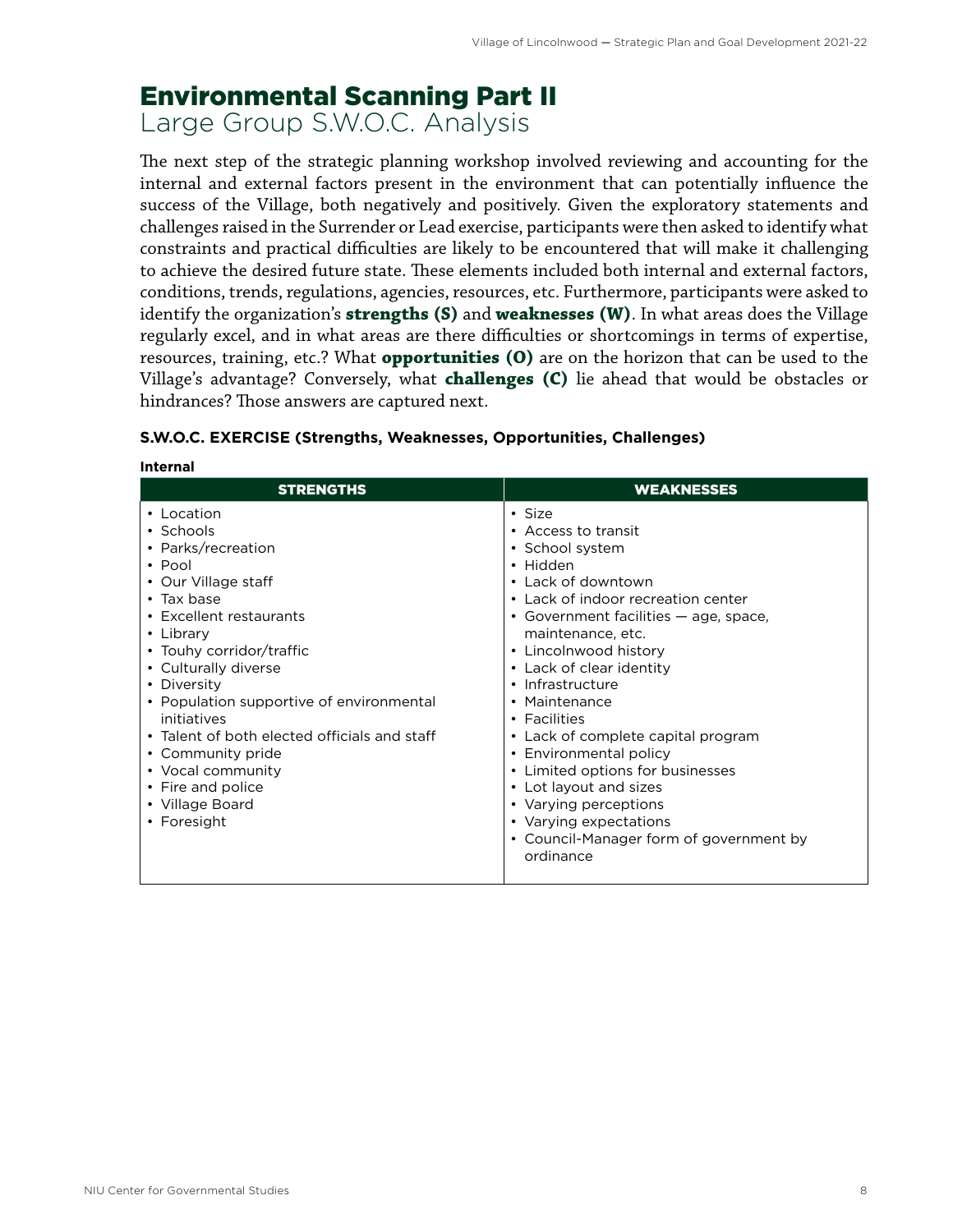| <b>OPPORTUNITIES</b>                                                                                                                                                                                                                                                                                                                                                                                                                                                                                                                                                                                                                                                                                                                                                                                                                                                                            | <b>CHALLENGES</b>                                                                                                                                                                                                                                                                                                                                                                                                                                                                                                                                                                                                                                                                                                                                                                                                                                                                                                                                                                                                                                                                           |
|-------------------------------------------------------------------------------------------------------------------------------------------------------------------------------------------------------------------------------------------------------------------------------------------------------------------------------------------------------------------------------------------------------------------------------------------------------------------------------------------------------------------------------------------------------------------------------------------------------------------------------------------------------------------------------------------------------------------------------------------------------------------------------------------------------------------------------------------------------------------------------------------------|---------------------------------------------------------------------------------------------------------------------------------------------------------------------------------------------------------------------------------------------------------------------------------------------------------------------------------------------------------------------------------------------------------------------------------------------------------------------------------------------------------------------------------------------------------------------------------------------------------------------------------------------------------------------------------------------------------------------------------------------------------------------------------------------------------------------------------------------------------------------------------------------------------------------------------------------------------------------------------------------------------------------------------------------------------------------------------------------|
| • Location<br>• Access to transit<br>• School system $-$ programming/community<br>• Downtown - (Pratt, Crawford, Lincoln)<br>• Recreation Center - school facilities could help<br>with this $-$ partnership<br>• Technology<br>• Traffic - drive economic development<br>• Critical mass - Mall/redevelopment<br>• External communication/community outreach<br>• Comprehensive CIP<br>• Tax levy<br>• Environmental initiatives<br>• Vocal community/community pride<br>• Community supports development<br>• Translation services<br>• Centennial Park<br>· Sales tax rate - follow neighbors<br>• Holistic long-term review of revenues<br>- Capital, operations, streamline<br>- 2-year budget<br>• District 1860 - increase population<br>• 2020 Census — capture the population increase<br>• Village Board - Foresight, establish downtown<br>- Make the decision to develop a downtown | • Location<br>• Vocal community<br>• Size of community<br>• Access to transit<br>• Diversity<br>• Language barriers<br>- Engagement<br>• School system<br>• Community identity - "hidden gem"<br>- Gateways need improvement<br>- Perceptions vs. reality<br>• Technology<br>• Village facilities - aging, maintenance, space, etc.<br>• Community pool maintenance/aging<br>• Traffic on Touhy<br>• Traffic congestion<br>• No critical mass<br>• External communication<br>• Infrastructure<br>• Environment - impact on infrastructure (in<br>general)<br>• Federal and State unfunded mandates<br>• Limited opportunity for business, e.g., space<br>• Lack of parking for businesses<br>• Community layout – proximity of conflicting<br>uses<br>• Lack of trust in government<br>• Varying expectations from residents on<br>government standards, norms, services<br>• Very wide socioeconomic gap<br>• Minimum wage<br>• Pressure to maintain low taxes equal to peers<br>$\cdot$ Tax base<br>• Nonprofits coming off tax roles<br>• Imbalanced funding<br>• Police pension funding |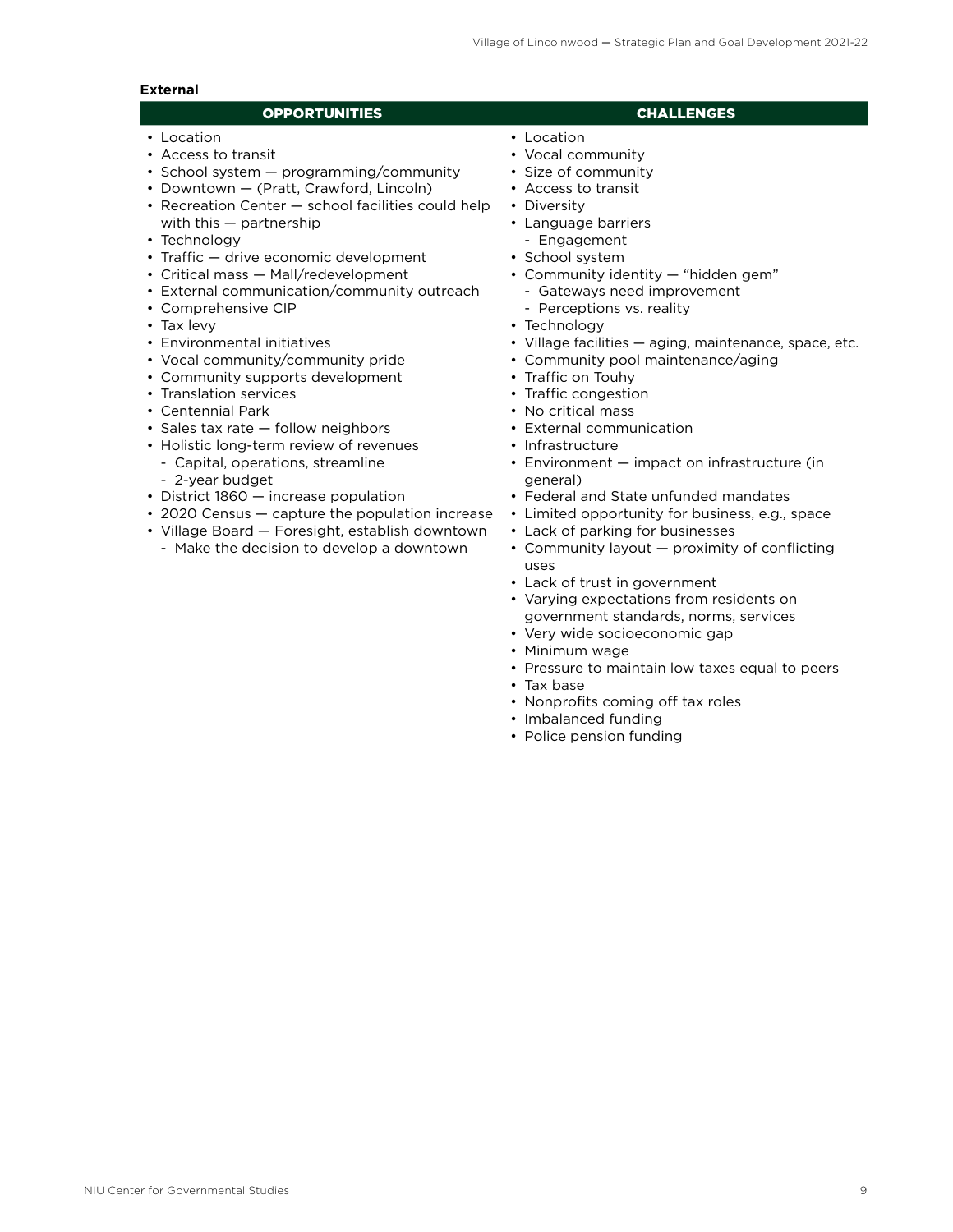### <span id="page-11-0"></span>Nominal Group Goal Identification

With the preceding workshop sessions as a sound foundation for goal setting, the final workshop session was a healthy group discussion of goals and/or action items needed to achieve the future visions as expressed by the group. Agreed upon criteria were used to classify a goal as shortor long-term. The purpose of the exercise is to group goals of roughly the same type together so when prioritization occurs, the participants can avoid the problem of comparing "apples to oranges."

The agreed upon criteria used for classifying goals as either short- or long-term involved the following: *Short-term goals* were those goals that could or should be completed or substantially underway in the next one to three years. *Long-term goals* were those goals that could or should be completed or substantially underway within a three-to-eight-year time frame. *Complex goals* were goals that required extraordinary resources, specialists, funding, or the agreement of outside organizations or agencies. *Routine goals*, although not necessarily simple, were goals that could be accomplished upon unilateral decision of the board and within present budget streams or with minor revenue enhancements or reallocations.

To begin the process, participants returned to the groups they had worked with during the previous Surrender or Lead exercise. Each member was allotted time to highlight the three or four most important policy and program goals they thought the Village should accomplish in the next one to three years as well as establish long-term goals focused on a three-to-eight-year time frame. The groups then shared their short-and long-term goals with the larger group for feedback and discussion. Goals that participants developed could be highly specific or general.

### **Open Group Discussion and Consolidation of Goals**

This final phase of the discussion served as the forum for board and staff members to discuss, evaluate, and debate the ideas and goals offered by each participant in the previous sessions. Participants were asked to give their opinions, evaluations and judgments of the worthiness and value of different policy objectives. Participants were also asked to confirm each goal as short- or long-term, especially where similar goals were developed.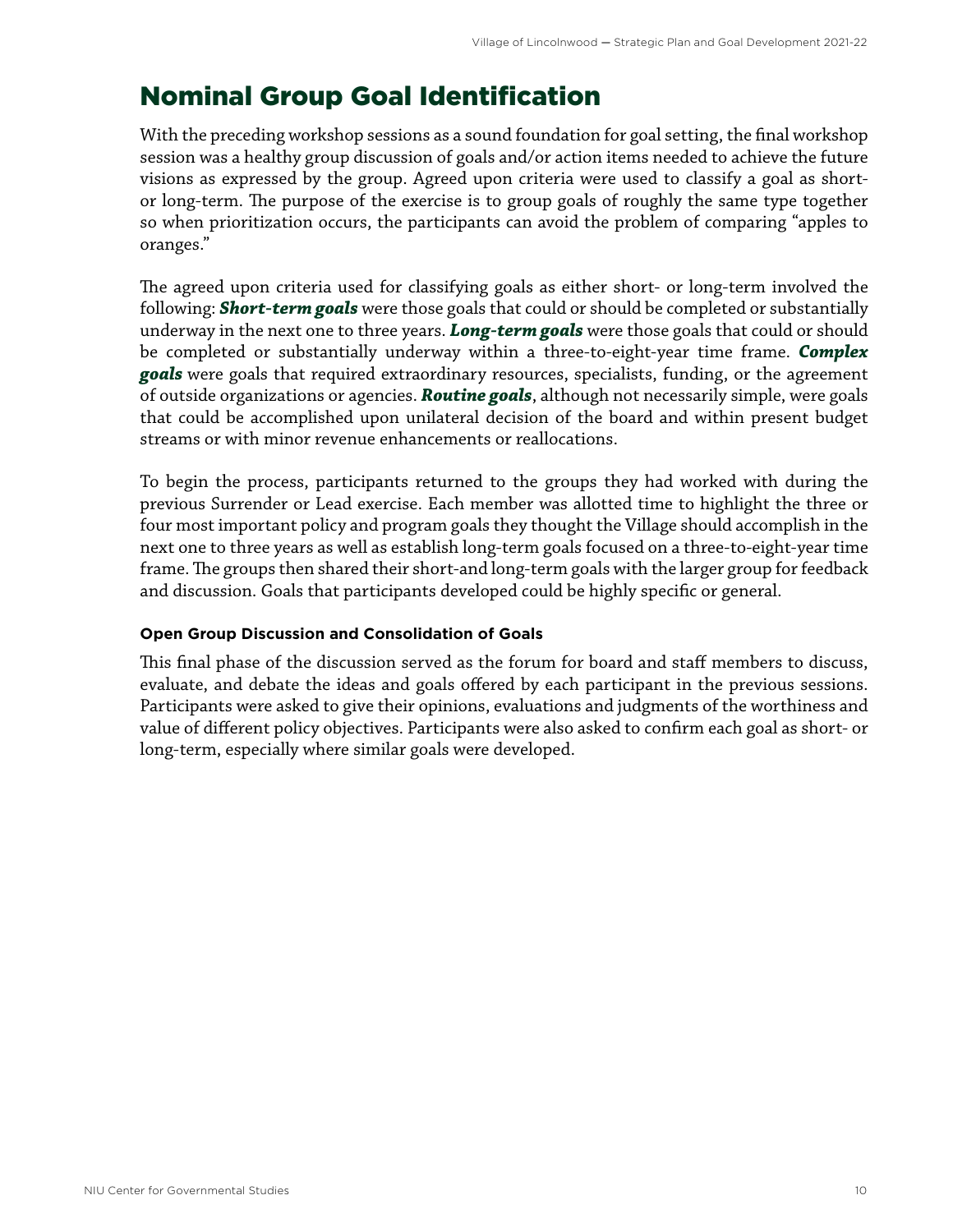## <span id="page-12-0"></span>Post-Workshop:

### Goal Prioritization and Board Ranking Exercise

After the workshop, each Board member was asked to delineate, via an online ranking exercise, which goals should be given the highest priority. The Board was provided an online ranking tool where point values were assigned to each goal in each quadrant of the time and complexity matrix by individuals. The calculation of goal prioritization consisted of "forced ranking" where the ranking of each identified goal is an average of the rankings given by all participants. For example, if a goal were given the scores of 2, 5, 6, 6, 1, 2 and 3, the average total would be 3.57. **The lower the score, the higher the priority.** Again, the average totals were based on the ratings provided.

The following illustration presents the dashboard of *high, medium, and lower* priority levels for the short- and long-term strategic goals based on the consensus ranking exercise conducted by the board (Figure 3). The priority levels were determined based on the goal's average score calculated by the individual board rankings. The goal priority dashboard demonstrates the most important strategic goals, tasks, and objectives for the board and staff to address in the months and years ahead.

|  |  |  |  |  | Figure 3. Strategic Goals - Priority Dashboard |
|--|--|--|--|--|------------------------------------------------|
|--|--|--|--|--|------------------------------------------------|

| <b>Short-term Routine Goals</b>                                                                                                                                                            | <b>Priority Level</b> |
|--------------------------------------------------------------------------------------------------------------------------------------------------------------------------------------------|-----------------------|
| Define and promote a "Service First" culture to transform the organizational culture of<br>the Village and enhance the Village's customer service experience.                              | <b>High</b>           |
| Undertake community development improvements to enhance customer service and<br>streamline efficiencies.                                                                                   | <b>High</b>           |
| Develop a financial forecast plan for Village revenue and expenses.                                                                                                                        | <b>Medium</b>         |
| Enhance opportunities to improve communication with the use of multiple platforms<br>to reach all demographics (e.g., translation services, newsletters, senior wellness<br>checks, etc.). | <b>Medium</b>         |
| Identify strategies to host more community-building and cultural events to celebrate<br>the Village's diversity and continue to promote a sense of welcoming/belonging.                    | Lower                 |
| Undertake strategies to complete the redevelopment of Whistler's.                                                                                                                          | Lower                 |

| <b>Short-term Complex Goals</b>                                                                                                                 | <b>Priority Level</b> |
|-------------------------------------------------------------------------------------------------------------------------------------------------|-----------------------|
| Replace land and license building permit software.                                                                                              | <b>High</b>           |
| Complete the Lincolnwood Town Center Concept Plan and identify a purchaser.                                                                     | <b>High</b>           |
| Develop and implement a plan to identify a hotel to be located at 1860.                                                                         | <b>High</b>           |
| Conduct a Village-wide water rate analysis.                                                                                                     | <b>Medium</b>         |
| Identify and implement quality control strategies for street storage to help mitigate<br>flooding and other stormwater issues.                  | <b>Medium</b>         |
| Review and update the 2016 Comprehensive Plan to help support the goal of<br>developing a downtown district.                                    | <b>Medium</b>         |
| Undertake a Village-wide facilities audit and develop a facilities plan, including a<br>space needs assessment.                                 | <b>Medium</b>         |
| Develop a Parks and Recreation Master Plan.                                                                                                     | Lower                 |
| Develop an environmental sustainability plan.                                                                                                   | Lower                 |
| Develop a Village-wide sidewalk accessibility plan to enhance ADA compliance,<br>community connectivity and walkability, and for Village Parks. | Lower                 |
| Develop plans to locate, fund, and construct a Village-owned dog park.                                                                          | Lower                 |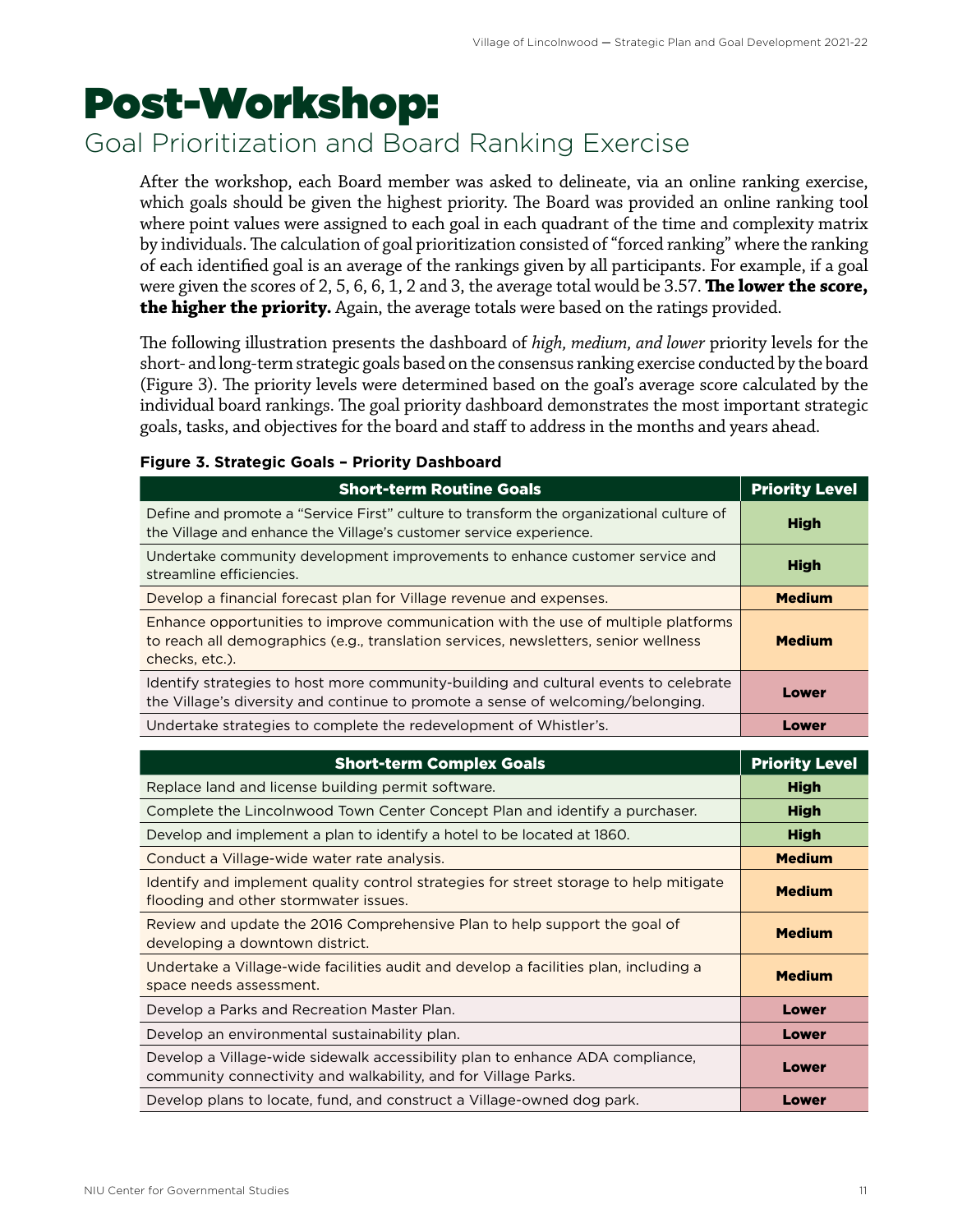| <b>Long-term Routine Goals</b>                                                                                                                                                                                                                         | <b>Priority Level</b> |
|--------------------------------------------------------------------------------------------------------------------------------------------------------------------------------------------------------------------------------------------------------|-----------------------|
| Implement the financial forecast plan for Village revenue and expenses.                                                                                                                                                                                | <b>High</b>           |
| Transform the Village's organizational culture to one of Service First through<br>development and implementation of a "Service First" training program and<br>onboarding protocols for new staff along with periodic audits and review of<br>programs. | <b>Medium</b>         |
| Identify, coordinate, and construct a new location for Parks and Recreation<br>Department.                                                                                                                                                             | Lower                 |
| Continue to re-evaluate, update, and fine-tune a long-term infrastructure plan, which<br>includes Parks and Recreation, including identified funding strategies.                                                                                       | Lower                 |
| Undertake a facility/space needs assessment/evaluation for Village Hall specifically<br>Admin/Finance/Building & Zoning.                                                                                                                               | Lower                 |

| <b>Long-term Complex Goals</b>                                                                              | <b>Priority Level</b> |
|-------------------------------------------------------------------------------------------------------------|-----------------------|
| Identify strategies to redevelop the Lincolnwood Town Center Mall.                                          | <b>High</b>           |
| Develop sites adjacent to District 1860 to attract visitors, businesses, and residents<br>to the Village.   | <b>High</b>           |
| Identify strategies to have the Northeast Industrial District (NEID) redevelopment<br>well underway.        | <b>High</b>           |
| Establish an entertainment district to be a local and regional attraction.                                  | <b>High</b>           |
| Implement the Village-wide facilities plan.                                                                 | <b>Medium</b>         |
| Develop a downtown Main Street.                                                                             | <b>Medium</b>         |
| Implement the Parks and Recreation Master Plan.                                                             | <b>Medium</b>         |
| Implement the Village-wide sidewalk accessibility plan, including for Parks and<br>Recreation.              | Lower                 |
| Implement the Lincolnwood Facilities and Recreation Investment Act.                                         | Lower                 |
| Work to have an established identity/brand (e.g., implementation of signage, street<br>lighting, gateways). | Lower                 |
| Implement the Village's environmental sustainability plan.                                                  | Lower                 |
| Undertake efforts to improve and expand the Village-owned community pool.                                   | Lower                 |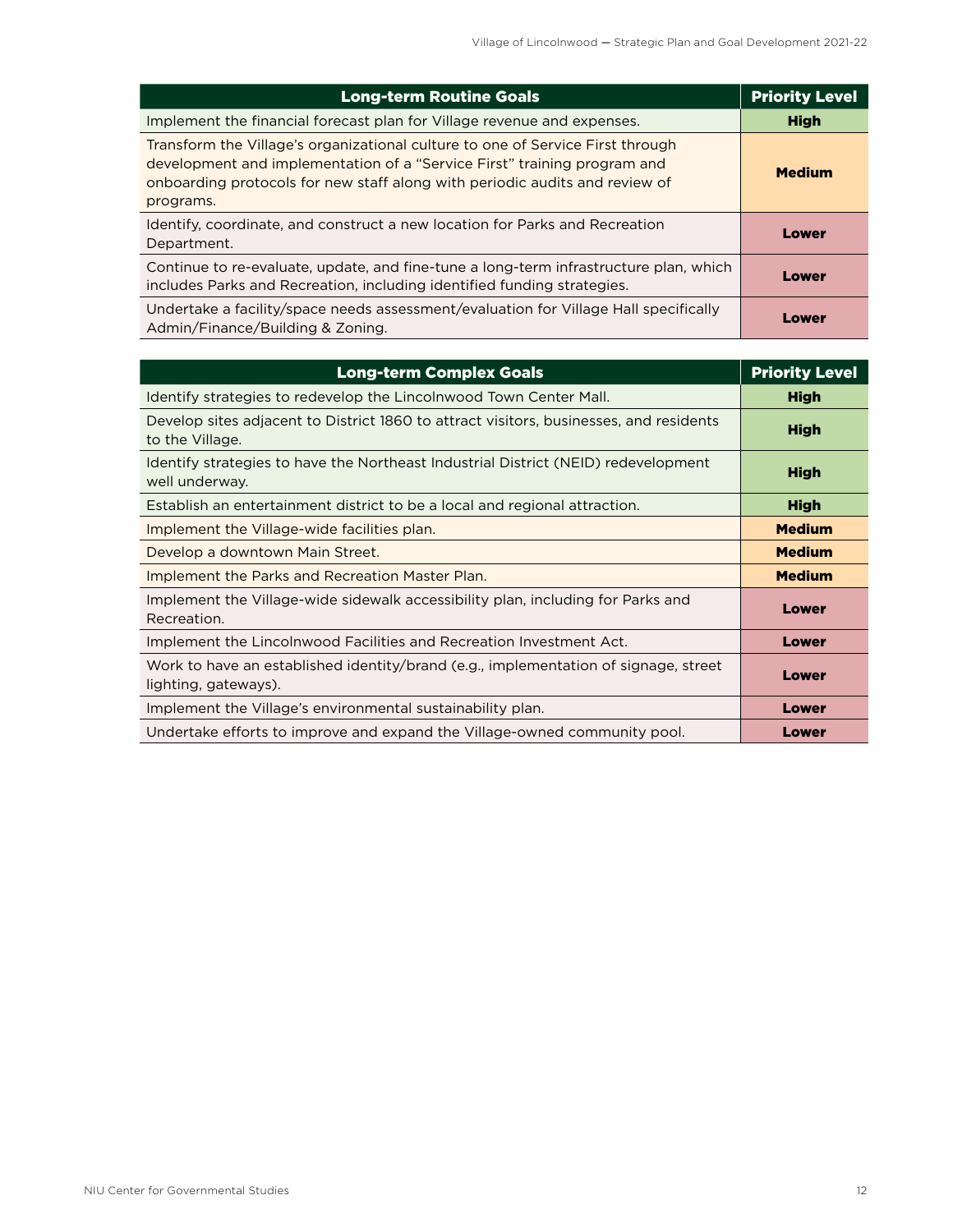### <span id="page-14-0"></span>Strategic Priorities

Ultimately, five key strategic priority areas were identified as an outcome of the process, highlighting activities and initiatives that the Village should focus on in both the short- and long-term. The strategic priority areas identified as a result of the strategic planning process are illustrated below in no particular order.

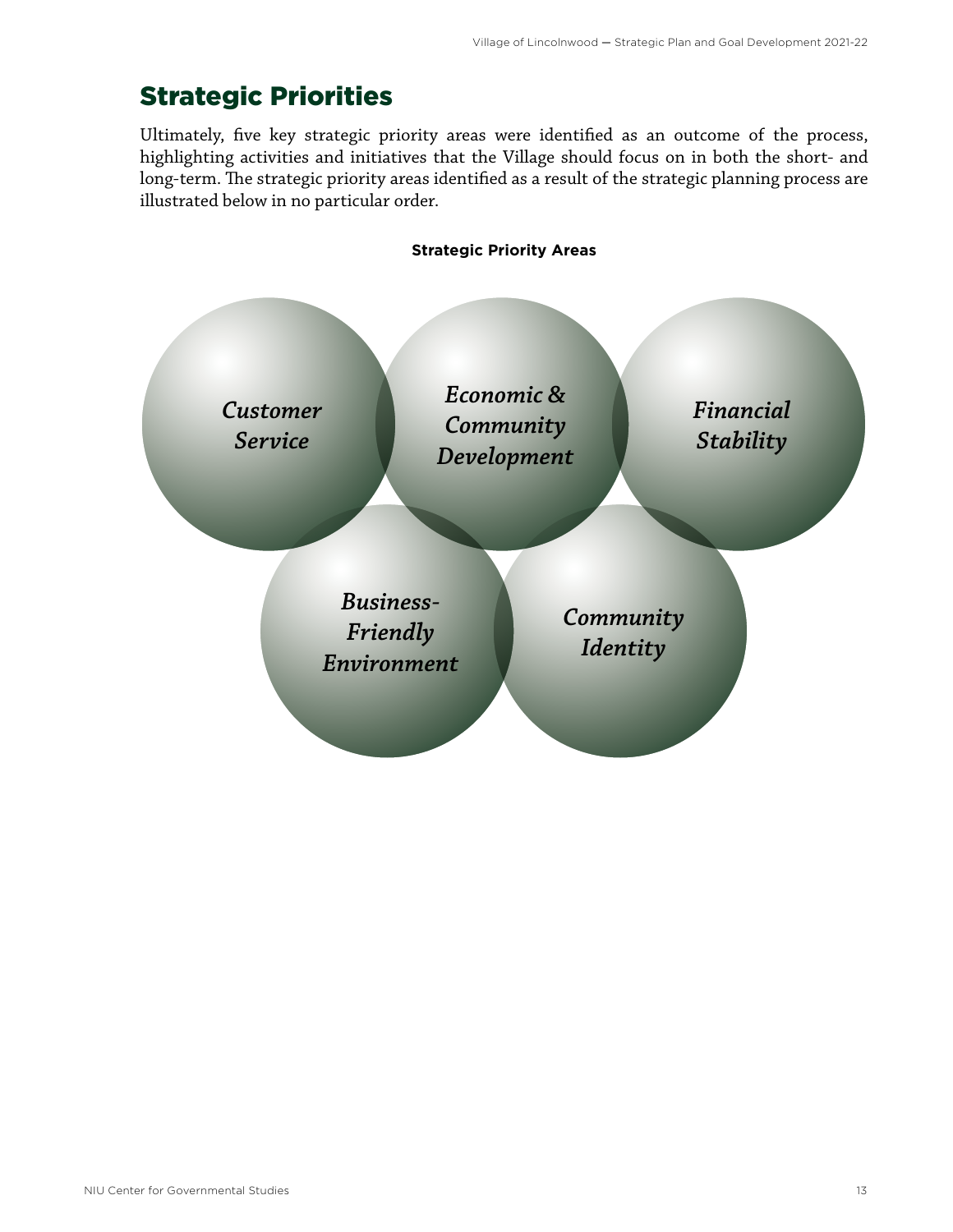## <span id="page-15-0"></span>Conclusion

The value of the strategic planning process will only be realized if it is used as an active working guide to both the Village Board of Trustees and staff leadership as they pursue issues explored during the strategic planning process. The strategic plan is designed to capture the content of the discussions and to assist the Village in developing implementation plans for their high priority goals.

In the Village's ever evolving operating environment, adapting to the changes in demographics, community trends, technology advancements, best practices, and development opportunities will be paramount. The strategic plan is meant to be a road map for the Village with the flexibility to adapt to those changes. Therefore, it is recommended that the Village undertake a regular review (monthly, quarterly, or semi-annually) of the strategic plan, its goals, and its implementation schedule to identify the need for updates or modifications. In addition, many communities engage in regular strategic planning process updates/renewals annually or every two to three years.

What is apparent from the exchange of ideas and dialogue during the environmental scanning and strategic planning workshop is that the Village is fortunate to have progressive leadership and a management team that is looking ahead and committed to strategic thinking and planning. One noted observer summarized the challenges of organizational progress this way:

*"The art of progress is to preserve order amid change, and change amid order..."*

– A.N. Whitehead

We wish you well with the ambitious years that lie ahead.<br>
Subset of latter of latter of allard

Greg Kuhn and Jeanna Ballard, Project Coordinators and Session Facilitators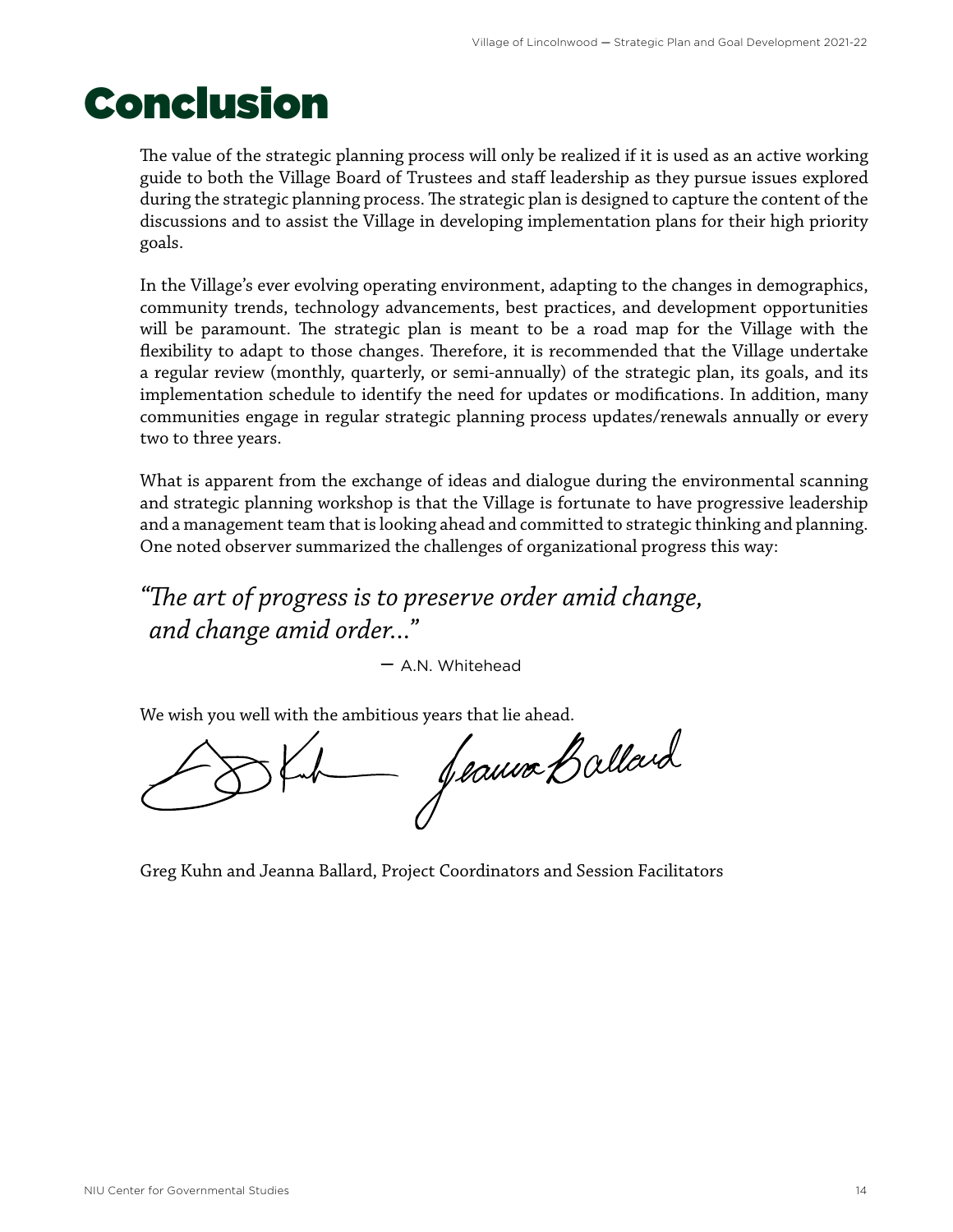## <span id="page-16-0"></span>Appendix: Focus Group Feedback Summary

One of the key analytical techniques used for focus group notes is an analyst's search for key phrases, words, or terms that emerged during the focus group sessions. Coding is done by analysts' individual readings of the data, followed by key term searches with the aid of document software. The words and phrases listed below are the results of the study team's analysis of the collected focus group notes. At a glance, the reader can discover what terms were used or referred to most frequently in the feedback notes. Using individual analyst's coding, the researcher identifies terms that recur across groups and across questions. The results highlight key topics or issues that should be weighed and considered when proceeding with strategic planning discussions.

The information that follows is a summary of key themes and topics that emerged during the exploratory focus group/outreach sessions. The focus group sessions served as a primer for the strategic planning process. The information that is presented in this summation was designed to add exploratory and thematic information for the Board and Senior Leadership Teams to consider during the strategic planning workshop sessions.

The same exploratory focus group discussion questions were asked to each focus group and are listed below:

- 1. How would you describe the Village of Lincolnwood to a stranger or someone who doesn't live or work here?
- 2. If you left Lincolnwood tomorrow, and didn't return for 10-15 years, what do you think you'd see, or what do you hope you'd see, when you return?
- 3. What do you like best about Lincolnwood? Related to that, what are the strengths/greatest assets of the Village? Opportunities?
- 4. Can you identify areas or topics in need of attention or improvement? Related to that, what are the weaknesses/greatest needs in Lincolnwood? Threats?
- 5. What are/should be the top priorities for the Village over the next 3-5 years?
- 6. If you could change or initiate one key item or thing about the Village, what would it be?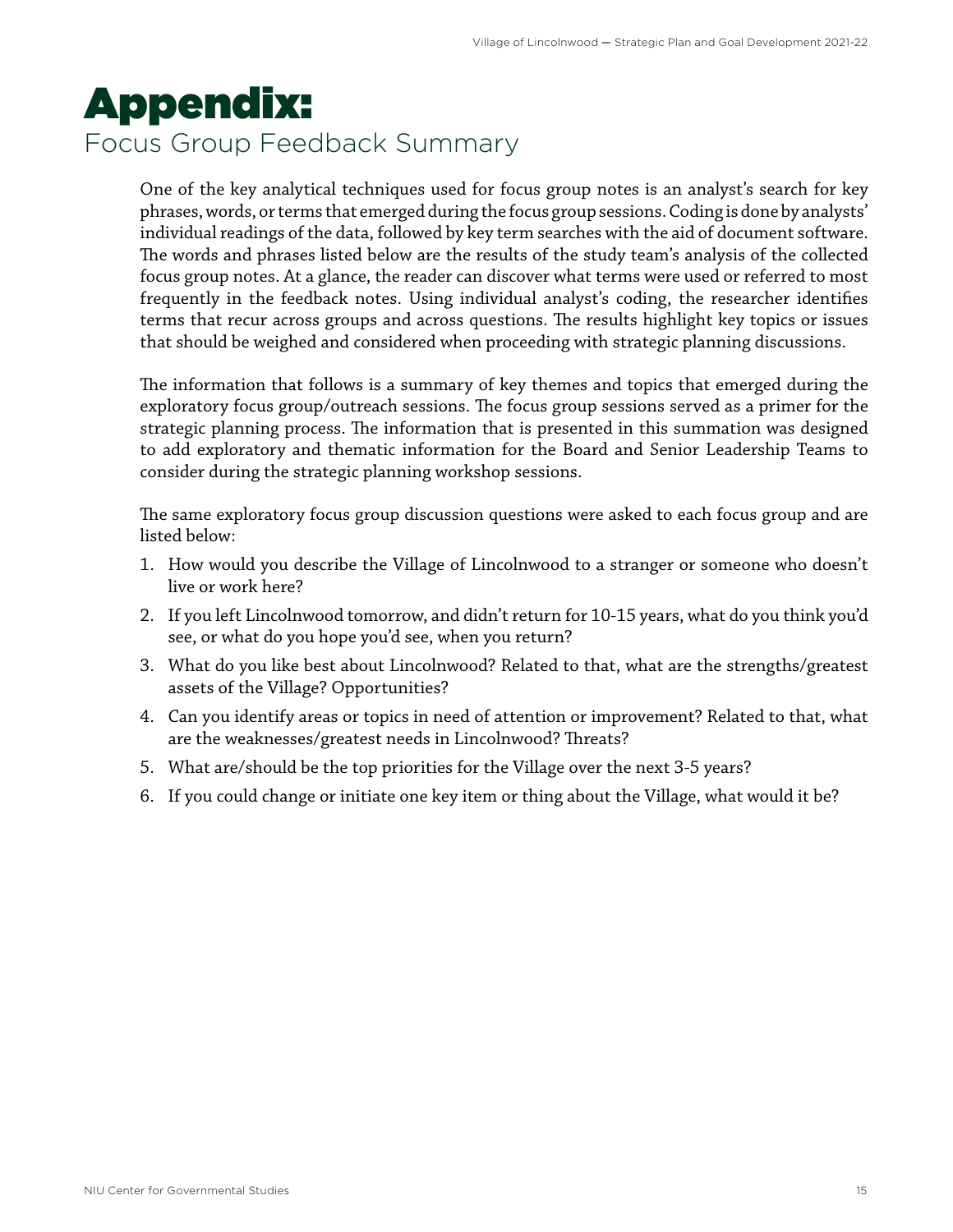### <span id="page-17-0"></span>Overall Themes Based on All Focus Group Feedback

| Diversity                              | <b>Business</b><br>Environment | <b>Community Brand/</b><br>Identity                               |
|----------------------------------------|--------------------------------|-------------------------------------------------------------------|
| Community &<br>Economic<br>Development | <b>Sense of Community</b>      | Inter-governmental<br><b>Collaboration &amp;</b><br>Communication |

#### **Diversity**

- Multiple languages spoken.
- More diverse younger crowd.
- More "hip" community.
- Gives a voice to the younger generation.
- Bring Lincolnwood into the 21st Century make it more progressive (e.g., marijuana dispensary, video gaming, etc.).
- Diversity of properties, not just people: residential, retail, etc.

### **Business Environment**

- Village helps businesses thrive and supports them.
- Need to review/relax restrictive regulations (e.g., signage, permitting, video gaming, recreational marijuana).
- Feeling that residential community's opinions outweigh those of the business community.
- Difficult for businesses to break into the community.
- Inconsistent messaging on ease of doing business may warrant further examination.
- Overcome being known as "the village of no" and be more business-friendly to help with business attraction and retention.

### **Community Brand/Identity**

- Still trying to master its identity. Need to find a way to distinguish Lincolnwood from Morton Grove, Skokie, or Evanston.
- Develop a niche to stand out from surrounding areas.
- Need to decide what Lincolnwood wants to be.
- No clearly defined downtown area.
- Lack of community brand/identity can hurt the ability to attract a quality workforce.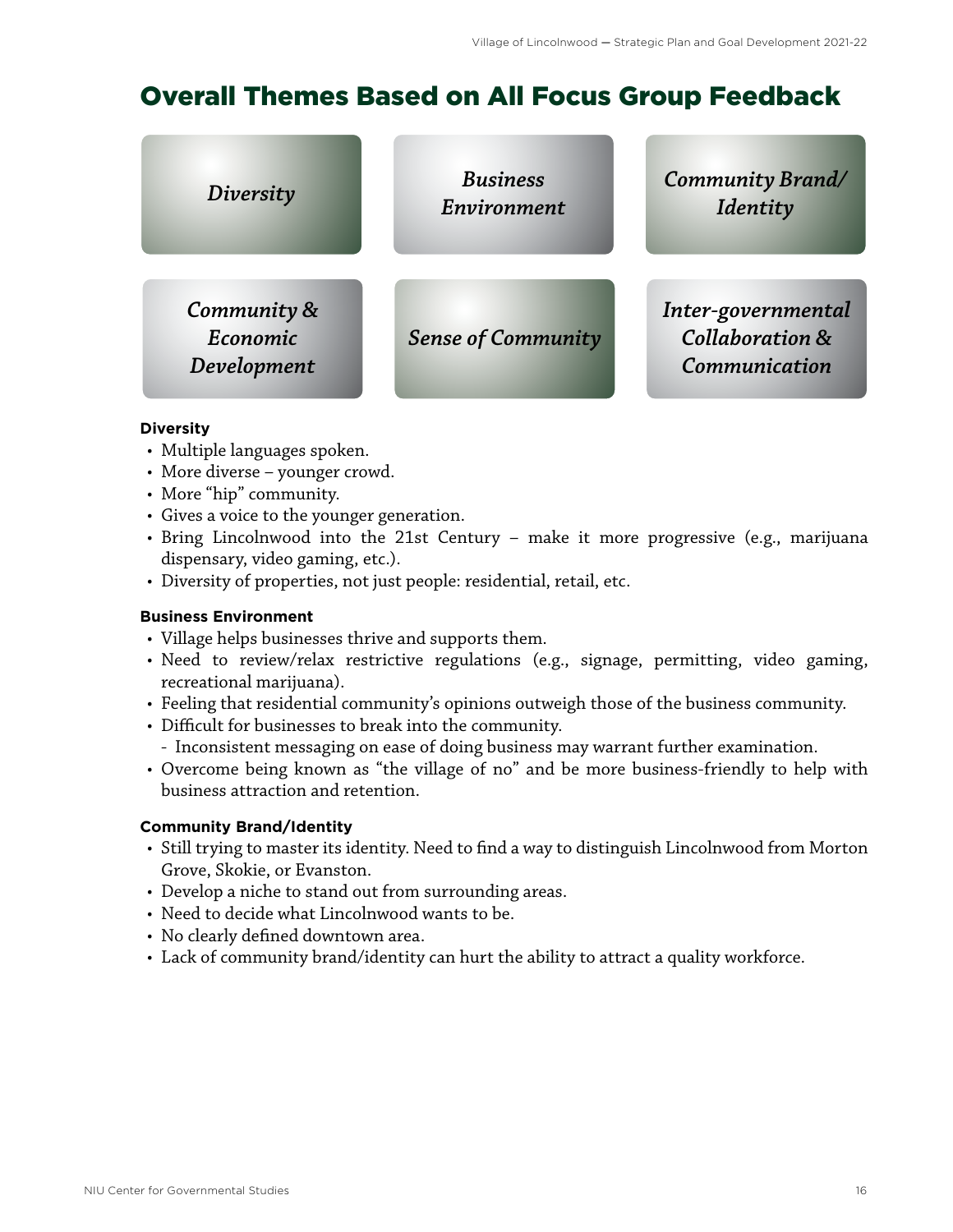#### **Community & Economic Development**

- Development on corner of Touhy and Lincoln Avenue.
- Redevelopment of Lincolnwood Town Center.
- Redevelop industrial space with entertainment options commercial/residential with a park – become a gathering space/community hub.
- Attract a local grocery store.
- More retail options/reduce vacancies.
- Plenty of opportunity to grow (e.g., residential, business, and recreation).
- A shopping district with nice restaurants (not all fast food) with safe walkable paths (similar to Park Ridge) along Touhy Avenue.
- Lack of public transportation/connectivity more options can help mitigate traffic.

### **Sense of Community**

- The Village has the best interest of all community groups at heart.
- Everybody is somebody here.
- People are appreciated here and it's fun to be involved.
- Friendly, helpful police force.
- Community events family-friendly, variety, something for everyone.
- Service offerings for non-residents (e.g., pool membership).
- Local governments are accessible and meet the needs of the community.
- Great outdoor community walking paths, access to nature center, pool, bike paths, parks, etc.

### **Inter-governmental Collaboration & Communication**

- Village assistance with better communication and connections between business and industry partners (e.g., Oakton Community College).
- Better communication and information sharing about different community events to those inside and outside the community.
- Enhanced collaboration between government units and community groups can help with marketing/advertising to promote Lincolnwood.
- Need to identify and improve communication with all the different community demographics to help address different needs.

### **Review of the Village's Strengths and Weaknesses**

### *Strengths*

- Strategic location.
- Proximity to Chicago.
- Diversity.
- Outstanding schools.
- Great place to raise a family.
- Clean parks.
- Town feels like one large neighborhood.
- Close-knit community; everyone knows each other.
- Good return on investment and taxes.
- Public safety/exceptional police department.
- Friendly, helpful village staff.
- Capital infrastructure plan for improvements and maintenance.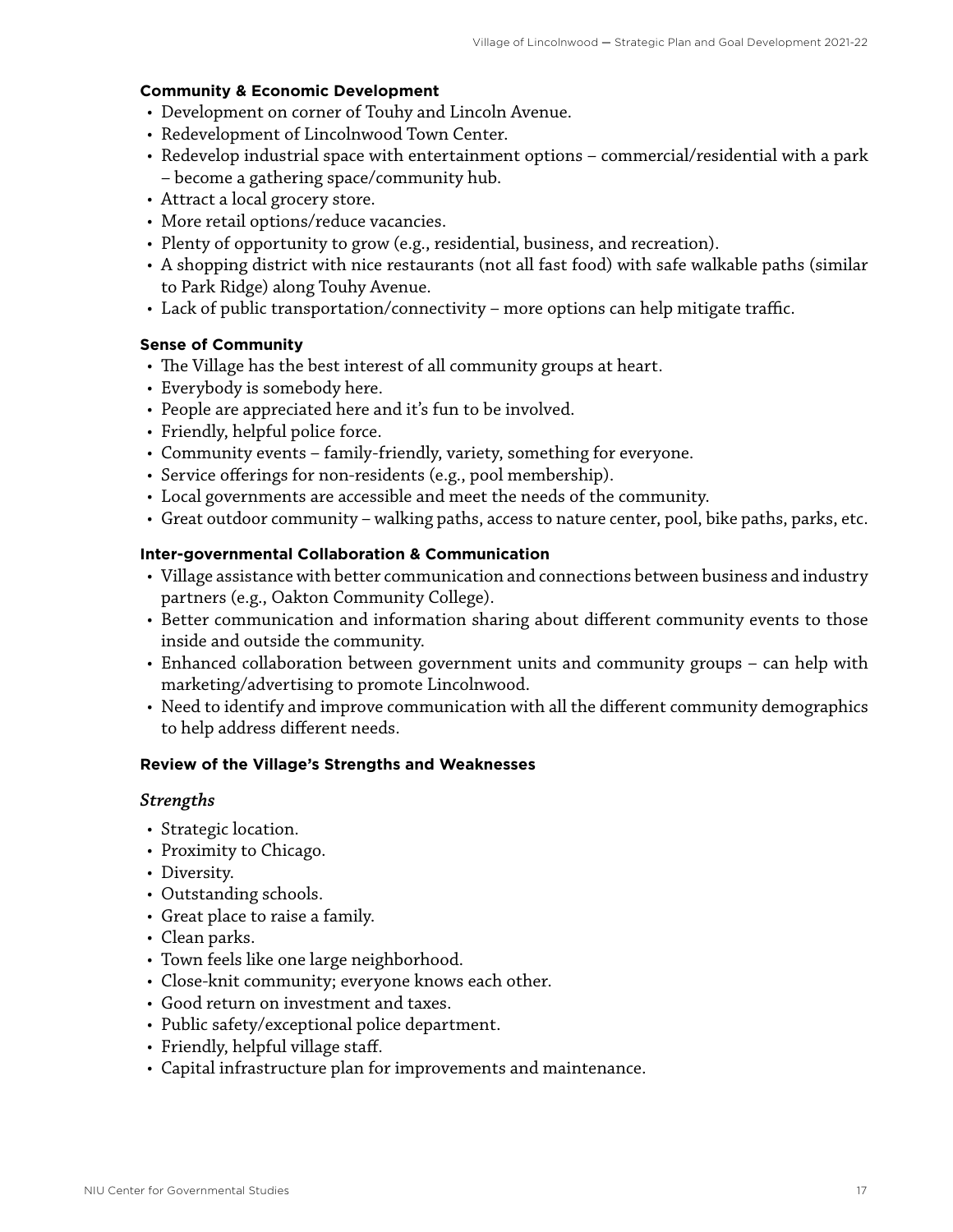### *Weaknesses*

- Lack of certain amenities, especially grocery stores.
- Lack of community identity.
- Lack of downtown.
- Not much foot traffic/sidewalks.
- Lack of communication/outreach between government and different racial/ethnic groups.
- Village government more partisan than reflective of residents' views.
- A need to be more business-friendly.
- Perceived as the "Village of no."
- Lack of collaboration with neighboring communities.
- Cumbersome process for modifying or constructing houses.
- Inconsistent code enforcement.
- Road safety.
- Street lighting.

### **Aggregate View of Top Priorities**

- Redevelopment Touhy and Lincoln, Lincolnwood Town Center, and the Purple Hyatt Hotel site.
- Collaboration and communication across the different levels and units of government and the community.
- Business-friendly environment.
- Progressive and strategic growth.
- Creating a strong and unique community identity.